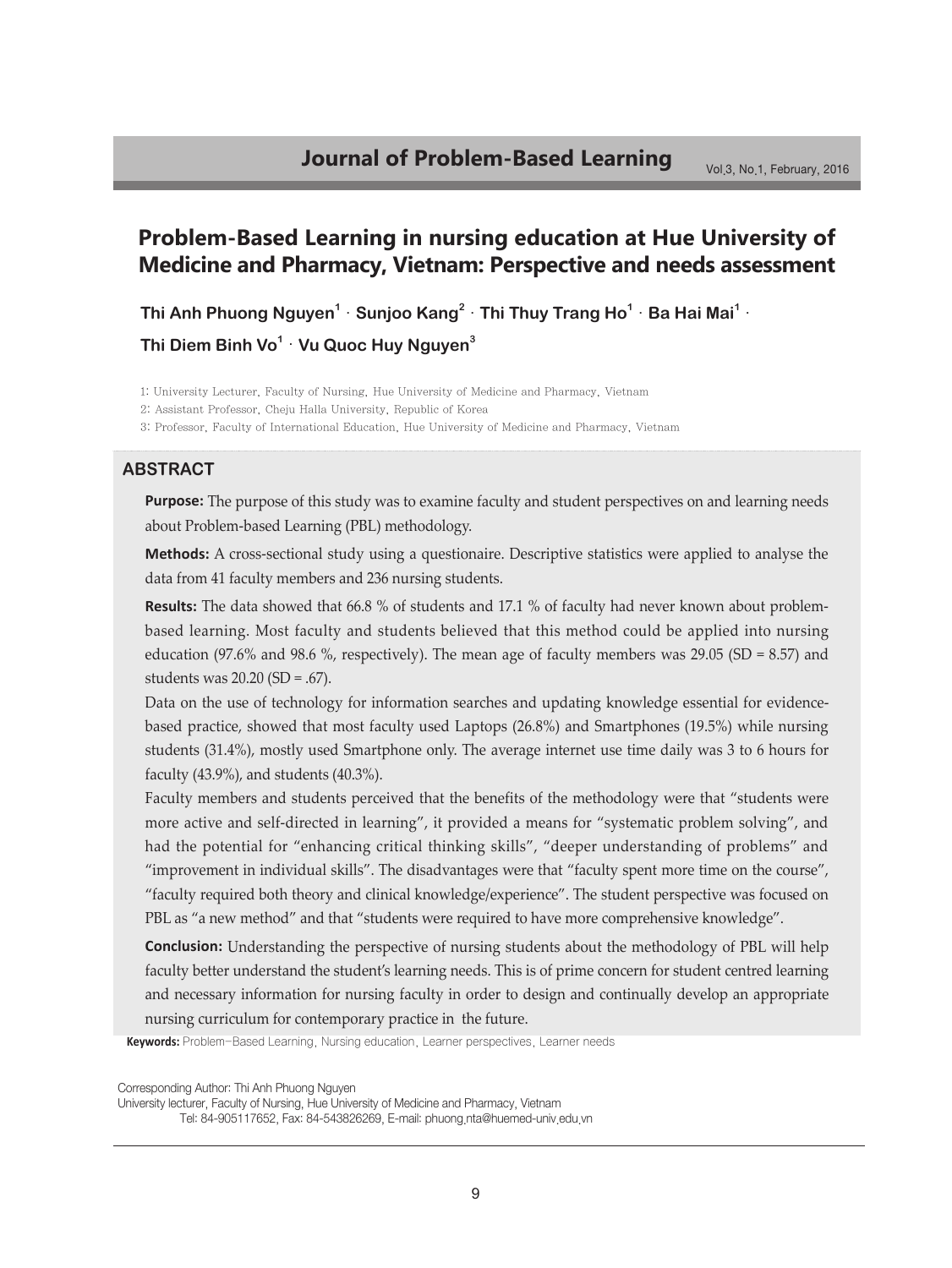# **INTRODUCTION**

Problem based learning (PBL) is a learning and teaching philosophy and methodology,; it is used in many medical, health and other professions' schools worldwide. Evidence suggests several positive effects of PBL: enhanced, deeper knowledge acquisition, improved collaborative skills, better engagement and motivation, and the potential for enhanced critical thinking and problem-solving skills among students (Mergendoller, et al., 2006; Wood 2003;). According to Levin (2001), the researcher described PBL is a tool that can promote more active learning experiences. Chung & Chow (2004) found that PBL promotes the ability to apply appropriate meta-cognitive and reasoning strategies.

In the 21st century, nursing competencies require nurses with more knowledge, more evidence-based education, and more relevant skills (Bartels, 2005). Shin, Lee, Ha, and Kim (2006) revealed that there was an urgent need for nursing education to develop an appropriate teaching strategy to enhance nursing students' critical thinking. Beers and Bowdeen (2005) showed that nursing students had improvement in long-term knowledge retention with PBL. Therefore, proposals for more innovative teaching and learning strategies in nursing education have been part of ongoing development since the 1970s; the aim is to engage students to assume an active role in their education.

In Vietnam, traditional teaching and learning strategies were more commonplace in health professional education. Based on networks of global interactions and collaborations, more active teaching and learning approaches have spread into health education systems. However, Tran and his colleagues (2014) revealed that perceptions of students and instructor s revealed difficulties as each novel educational skill was presented for consideration as an alternative. However in 2014, the utilization of PBL approach had started in Hue University

of Medicine and Pharmacy through the support of capacity building project, the Vietnamese Nursing Program along with the establishment of an Emergency Medicine Education Center project. Simulation-Problembased learning (SPBL) methods and an e-learning system was introduced in workshops on "Developing on practiced based nursing curriculum". Therefore, the purpose of this study was to evaluate students' perspective and learning needs about PBL methodologies.

## **METHOD**

Two-hundreds and thirty-six nursing students from second to fourth year, and 41 faculty members from the Faculty of Nursing, Hue University of Medicine and Pharmacy, Vietnam participated in a cross-sectional survey; A questionnaire was developed and validated by using a standardized procedure which included item development and pilot-testing. Three experts appraised the content validity of the questionnaire; Cronbach's alpha coefficients were 0.96 and 0.95, indicating adequate test and re-test reliability and internal consistency for each domain. Descriptive statistics were applied to analyse the data. A content analysis technique was employed to analyze descriptive qualitative data. Statistical analysis was performed using the Statistical Package for Social Sciences (SPSS) software.

Ethics approval for this study was obtained from the Ethical Committee for Human Research at Hue UPM and written informed consent was obtained from all participants.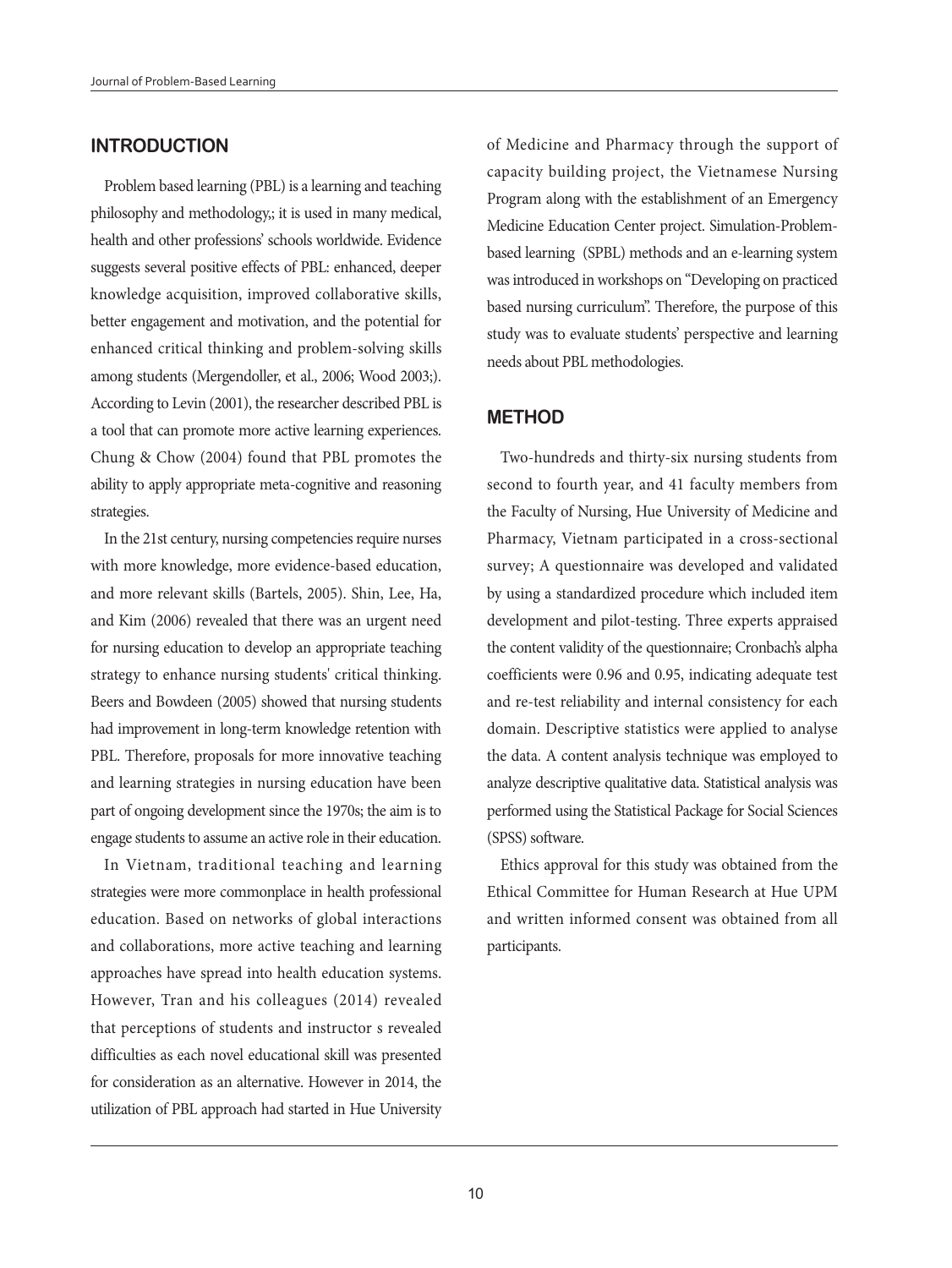# **RESULTS**

The results of this study indicated that the mean age of faculty was  $29.05$  (SD = 8.57) and of student was  $20.20$  (SD = .67). The length of experience of faculty was 5.07 years, with the longest working time 20 years, and the shortest 1 year. On issues about using technology for searching information and updating knowledge, the study showed that most faculty members used Laptop and Smartphone accounted for 26.8%, and 19.5% of faculty used Desktop and/or Laptop computers, Smartphones, and Tablets. While nursing student mostly used Smartphones (31.4 %), followed by Laptops (23.7 %), there was still 13.6 % of student has not had an opportunity to use those technologies for learning (Table 1).

The average amount of internet usage, time per day, was 3 to 6 hours for faculty members (43.9%), and students (40.3%), and less than 3 hours for faculty (31.7%), and for

### TABLE 1: Facilities for searching information and updating knowledge

| <b>Facilities</b>                    | <b>Student</b> |         | Faculty |       |
|--------------------------------------|----------------|---------|---------|-------|
|                                      | N              | $\%$    | N       | $\%$  |
| Desktop computer                     | 14             | 5.9     | 2       | 49    |
| Laptop computer                      | 56             | 23.7    | 8       | 195   |
| Tablet                               | 3              | 13      | 2       | 49    |
| Smartphone                           | 74             | 31.4    |         |       |
| Laptop and Smartphone                | 41             | 17.4    | 11      | 26.8  |
| Desktop and Tablet and<br>Smartphone | 3              | $1.3$ 3 |         | 73    |
| Desktop and Laptop and<br>Smartphone | 4              | 17      | 6       | 146   |
| Desktop and Smartphone               | 6              | 25      |         |       |
| <b>Tablet and Smartphone</b>         | 3              | 13      |         |       |
| Desktop and Laptop                   |                |         |         | 24    |
| All                                  |                |         | 8       | 195   |
| Nothing                              | 32             | 13.6    |         |       |
| Total                                | 236            | 100.0   | 41      | 100.0 |

| Time of internet<br>use/ day | faculty |       | Student |      |
|------------------------------|---------|-------|---------|------|
|                              |         |       |         |      |
| $<$ 3h                       | 13      | 317   | 134     | 56 8 |
| $3-6h$                       | 18      | 439   |         | 40 3 |
| > 6h                         | 1 ( )   | 244   |         |      |
| Total                        |         | 100 0 |         |      |

#### TABLE 2: Internet usage: Amounts of time per day

students (56.8 %) (See Table 2)

On findings fromthis study, the results showed that 97.6 % of faculty members and 80.1 % of students recognized the appropriate role of faculty and students in nursing education was greater focus on student-centered learning. In addition, 66.8 % of students and 17.1% of faculty members did not know about PBL methodology. Among participants who knew about this method, 46.8 % of students had heard from faculty, 43.0 % of students from e-books. Moreover, 97.6 % of faculty members and 98.6 % of students believed that this method could be applied into nursing education. They thought that it was necessary to apply PBL methods in nursing education (faculty 58.5 %, students 72.4%).

The data also showed that 53.7 % of faculty and 62.8% of students suggested application of PBL methods into nurse education by beginning with one or two subjects then expanding to others.

TABLE 3: Faculty and student opinions on the need for application of PBL

|                    | Student |       | Faculty |       |
|--------------------|---------|-------|---------|-------|
| Level of necessity |         |       |         |       |
| Very necessary     | 33      | 149   | 13      | 317   |
| Necessary          | 160     | 724   | ノム      | 585   |
| Less necessary     |         | 41    |         | 24    |
| No necessary       |         | 05    |         |       |
| No comment         | 18      | 81    |         | ΄3    |
| Total              |         | 100 0 |         | 100 0 |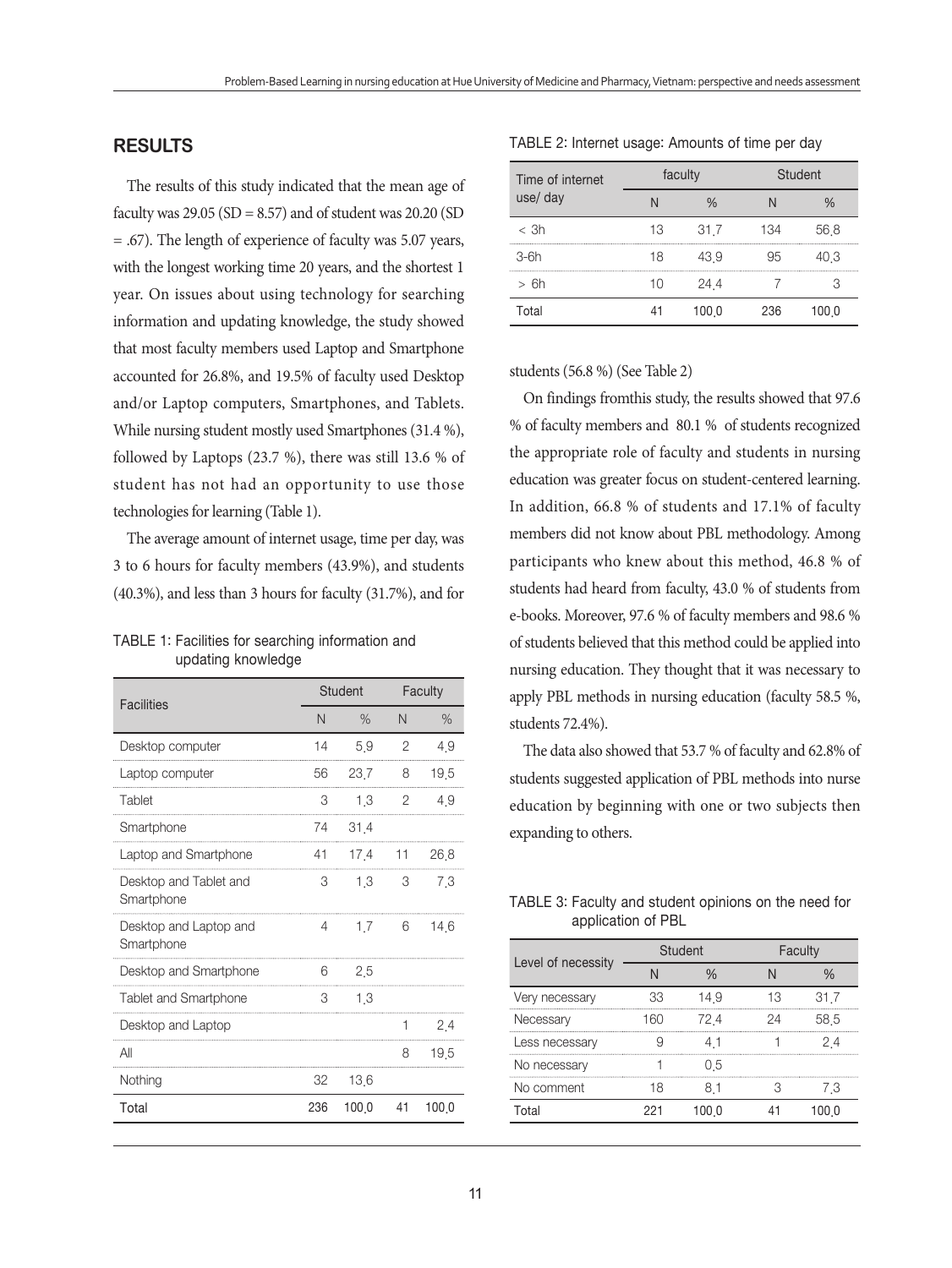Another aspect of this study drew on qualitative data on participants' perceptions of PBL benefits and challenges. When faculty members were asked about their understanding of PBL, they suggested that it was "student study based on real situations or nursing problems" and "student centered learning" and "the faculty member is the facilitator". Faculty and student perceived that the benefits of PBL were that "students were more active and self directed in learning", that it enabled "systematic problem solving", and the potential for "enhancing critical thinking skills" and "deeper understanding of problems", "improvement in individual skills". The disadvantages were the need for "faculty to spend more time on the course" and that "faculty required both theory and clinical knowledge and experience", "student perceptions of PBL as a new method" and that "students required more comprehensive knowledge".

#### **DISCUSSION**

Transferring from traditional approaches of teaching to a student-centered PBL approach has been promoted worldwide but in this instance, like elsewhere, has been challenging to both faculty members and students. Nevertheless, it is interesting to note the strategies that they brought in. For example, the average internet usage per day in this study was 3 to 6 hours for faculty (43.9%), and student (40.3%). This is consistent with the study conducted by Chan and his colleagues (2015). They investigated facilitators' and students' perceptions of mobile device usage in PBL tutorials. The results reported that all students brought their mobile devices (mostly laptops/ notebooks, smart phones, and tablets) to PBL tutorials. According to the Internet Center of Vietnam (2012), Vietnam joined the global internet network on November 19, 1997 and has about 31.1 millions of internet users (35,49% of total population), mainly from 15-24 years

old. Internet has become the second common means for access information just after television. Interestingly, Chan et al. (2015) revealed that it took a lot of time and effort for students to critically assess the information generated from online searches and select the relevant information that might contribute to classroom discussion. This relates to the need for acknowledgement of greater student autonomy and self-direction in learning and indicates that internet using time is an important parameter to the successful development of adult learning skills today.

In this study, 97.6% of faculty members and 80.1% of students recognized that student-centred learning was central to contemporary nurse education; students must be at the centre of learning as active learners and more independent thinkers. The concept of studentcentered learning focuses on critical thinking, active learning and real-world assignment (Wohlfarth, 2008). The active learning was applied at HueUMP since 1998. Then it was introduced to nursing program in 2002. A study conducted by Tiwari, Lai, So, and Yuen (2006) demonstrates the benefits of student-centred learning using PBL methodology. They randomly assigned students to both a lecture-based and a PBL nursing therapeutics course over one academic year and examined self-perceptions of participants' critical thinking skills. Critical thinking was measured by means of an inventory administered four times (prior to the first semester, at the end of second semester, and follow-ups after one and two years). The groups did not differ on self-reported critical thinking prior to the semester, but PBL students showed significantly greater improvement in critical thinking over time. In another study, Arpanantikul and Luecha (2010) explored perceptions of undergraduate Thai nursing students regarding problem-based learning. Positive perceptions found include: being an active learner; being a systematic learner; developing friendly relationships;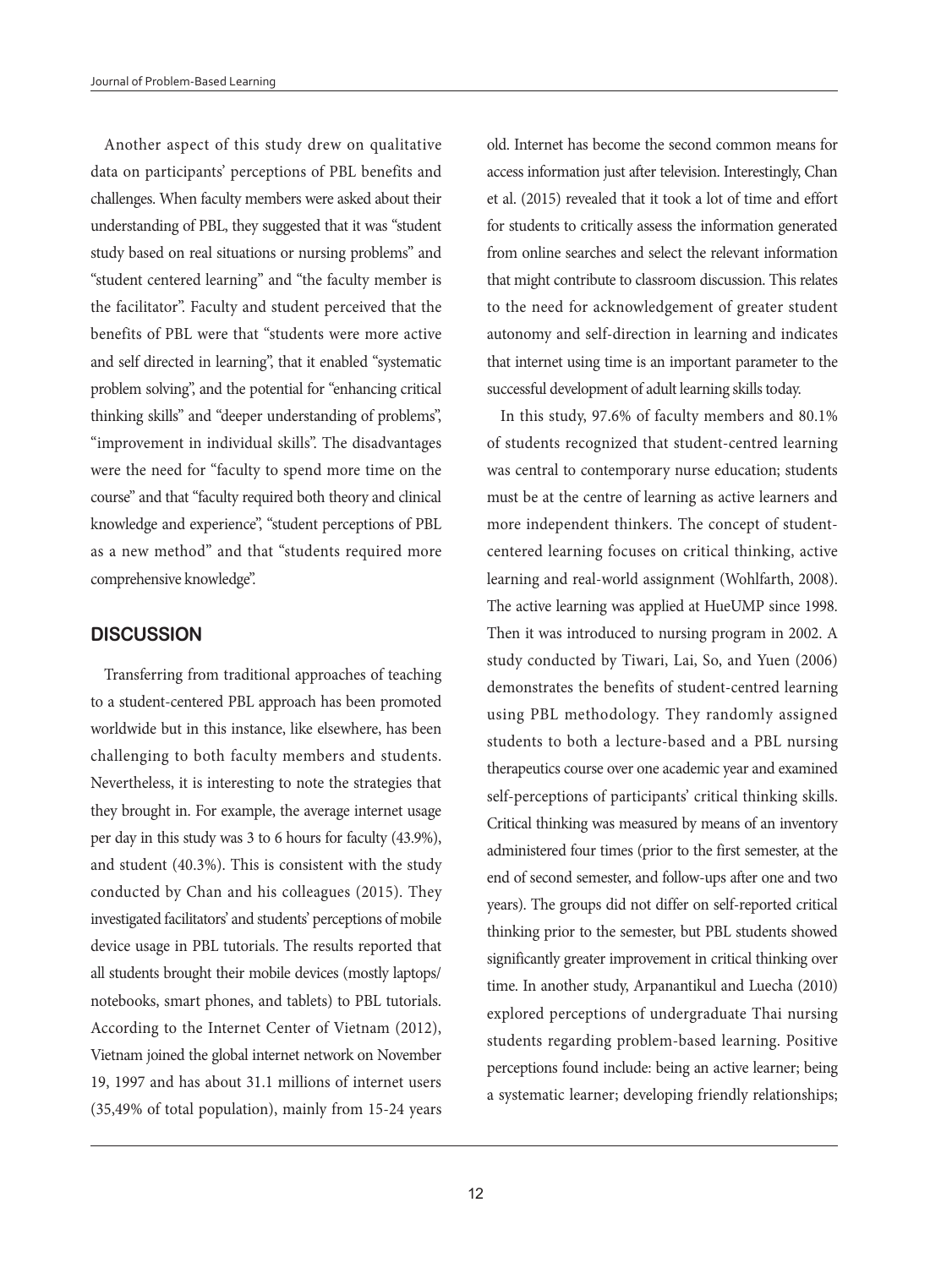adjusting personal characteristics when learning; and, having freedom while learning. These are consistent with the findings from this study. It is warranted to measure these perceived benefits with reliable and valid tools over time in future research.

Despite of the benefits and preference for PBL, some perceived disadvantages were reported in this study such as "faculty spend more time on course", "faculty require both theory and clinical knowledge and experience", "student perceptive as a new method", " students require comprehensive knowledge". Other limitations of PBL are reported in literature. Arpanantikul and Luecha (2010) found negative perceptions which included; being unexcited about learning, carrying out time-consuming learning activities, and obtaining limited knowledge. Seneviratne and colleagues (2001) also reported that time-consuming was the main disadvantage perceived in students' awareness about PBL. Maudsley and colleagues (2008) reported that students found the lack of an overt syllabus to be a disadvantage of PBL because they experienced feelings of uncertainty about whether they had studied the appropriate literature. However, Nel and colleagues (2008) suggested that students' uncertainty due to the application of PBL methodology can be overcome by students' assuming personal responsibility for learning and greater and self-directedness. These are important features of learning outcomes for the health professions where clinical judgment for sound decision-making is imperative.

# **CONCLUSION**

This study aimed to identify faculty's and student's perspectives on PBL and learning needs around the adoption of the methodology. This is necessary information for nursing faculty in order to professionally and personally develop their roles in the design of appropriate nursing curriculum for evidence-based practice for the future. It is critical that nurse educators understand student's learning needs and their perspective on how best to learn in a manner that accommodates personal styles of learning. Increasing access to technology will enhance the likelihood of faculty and student access to evidence about the best practices for optimal patient outcomes.

# **REFERENCES**

- Arpanantikul, M., & Luecha, Y. (2010). Problem-Based Learning: Undergraduate Thai Nursing Students' Perceptions. Pacific Rim Int J Nurs Res, 14(3), 262-276.
- Bartels, J.E. (2005). Educating nurses for the 21st century. Nursing and Health Science, 7(4): 221-5.
- Beers, G. W. Bowden, S. The effect of teaching method on long-term knowledge retention. Journal of Nursing Education, 44, 511-514.
- Chan, L. , Bridges, S. M. , Doherty, I. , Ng, M. , Jin, J. , Sharma, N. , Chan, N. , & Lai, H. Y. (2015). A Qualitative Study on How Health Professional Students and Their PBL Facilitators Perceive the Use of Mobile Devices During PBL. Interdisciplinary Journal of Problem Based Learning, 9 (1). Available at: http://dx.doi.org/10.7771/1541-5015.1510
- Chung, J.C.C. & Chow, S.M.K. (2004). Promoting student learning through a student-centered problem-based learning subject curriculum. Innovation in Education & Teaching International, 41(2), 157-1 68
- Maudsley, G., Williams, E. M. I., & Taylor, D. C. M. (2008). Problem-based learning at the receiving end: A 'mixed methods' study of junior medical students' perspectives. Advances in Health Sciences Education, 13, 435-451.
- Mergendoller, J. R., Maxwell, N. L., & Bellisimo, Y. (2006). The effectiveness of problem-based instruction: Acomparative study of instructional methods and student characteristics. The Interdisciplinary Journal of Problem-based Learing, 1(2), 49-69.